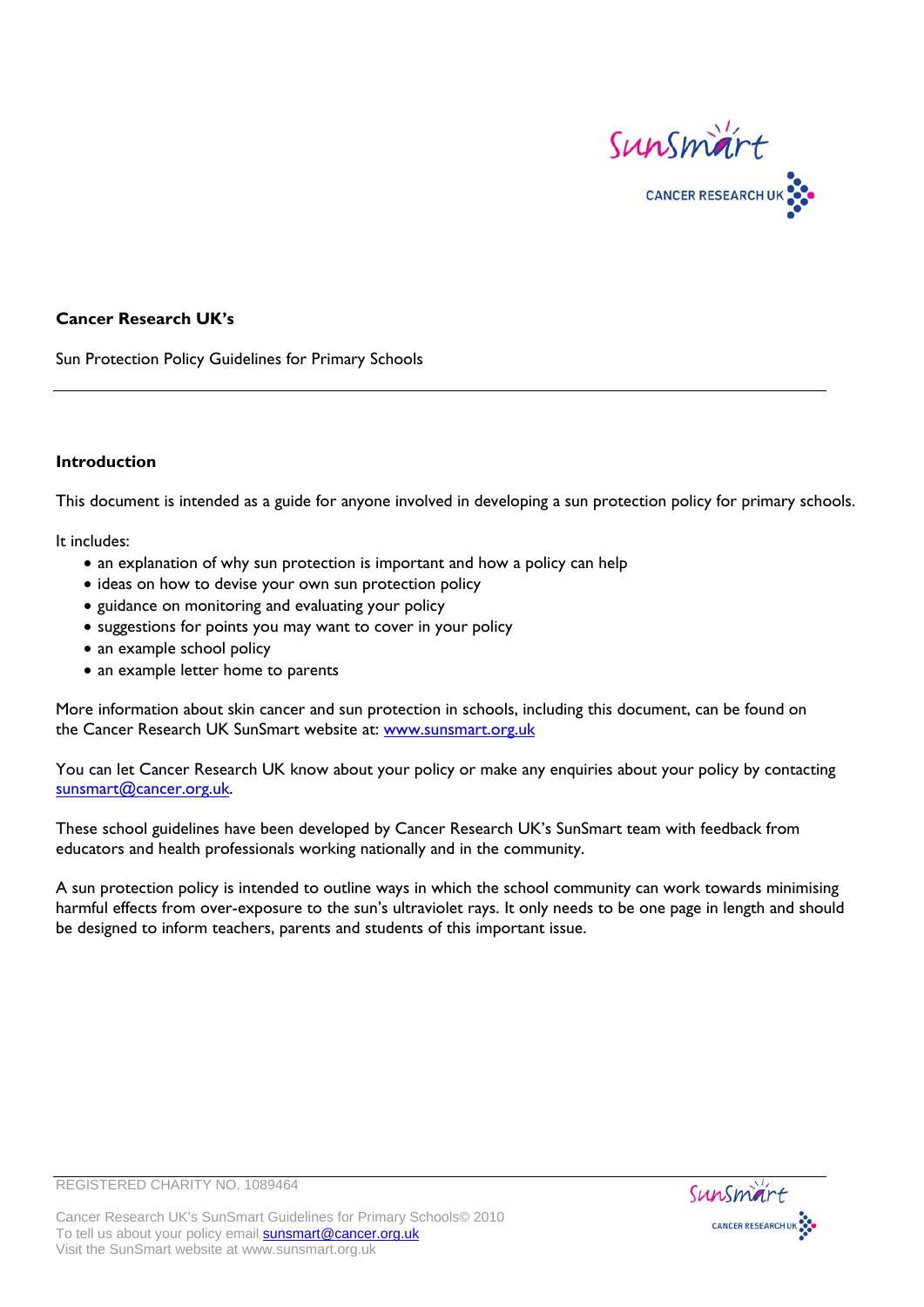## **Why is sun protection important for children and young people?**

Skin cancer is one of the most common cancers in the UK and the number of cases is rising at an alarming rate. The good news is that the majority of these cases could be prevented. Most skin cancers are caused by ultraviolet (UV) radiation from the sun. If we protect ourselves from the sun then we can reduce our risk. This is particularly important for children and young people whose skin is more delicate and easily damaged.

Studies have found that sunburn during childhood can increase the risk of skin cancer later in life. You may not see the damage immediately because skin cancer can take years to develop, but children who are over-exposed to the sun now are storing up problems for the future.

## **What about vitamin D?**

We all need some sun to make enough vitamin D. Enjoying the sun safely, while taking care not to burn, can provide all the benefits of vitamin D without raising the risk of risk of skin cancer. For more information on vitamin D, visit the SunSmart website: [www.sunsmart.org.uk](http://www.sunsmart.org.uk/).

# **What is the SunSmart campaign?**

SunSmart is the national skin cancer prevention campaign run by Cancer Research UK. The SunSmart schools initiative encourages schools to develop and adopt sun protection policies. They are part of a broader campaign communicating effective skin cancer prevention messages to the general public.

The SunSmart skin cancer prevention messages can be promoted by using the SMART code:

S tay in the shade 11-3

M ake sure you never burn

A lways cover up with a t-shirt, hat and sunglasses

- R emember to take extra care with children
- Then use at least factor  $15+$  sunscreen.

## **Why have a SunSmart sun protection policy?**

Children have delicate skin that can be easily damaged by the sun's UV rays, particularly in the middle of the day. Schools have a responsibility to ensure that pupils are protected from the harmful effects of too much sun as much as possible during the school day. This is particularly important when engaging in school based activities such as ski trips, outdoor excursions, water sports, sports days, and outdoor PE lessons where the potential for sunburn is higher. Although fair skinned people are more at risk from sun damage, sun protection is relevant to everyone.

Developing a SunSmart sun protection policy is an important step towards encouraging good health in line with national healthy schools programmes. Schools are also legally required to have a health and safety policy in place. You can find out more about this at: www.teachernet.gov.uk/responsibilities

## **What is a SunSmart sun protection policy?**

REGISTERED CHARITY NO. 1089464

A sun protection policy works best when it is developed in consultation with the whole school community and is specific to your school. There are some elements common to all sun safety policies. These include:

- **PROTECTION:** providing an environment that enables pupils and staff to stay safe in the sun
- **EDUCATION:** learning about sun safety to increase knowledge and influence behaviour
- **COLLABORATION**: working with parents, governors and the wider community to reinforce awareness about sun safety and promote a healthy school.

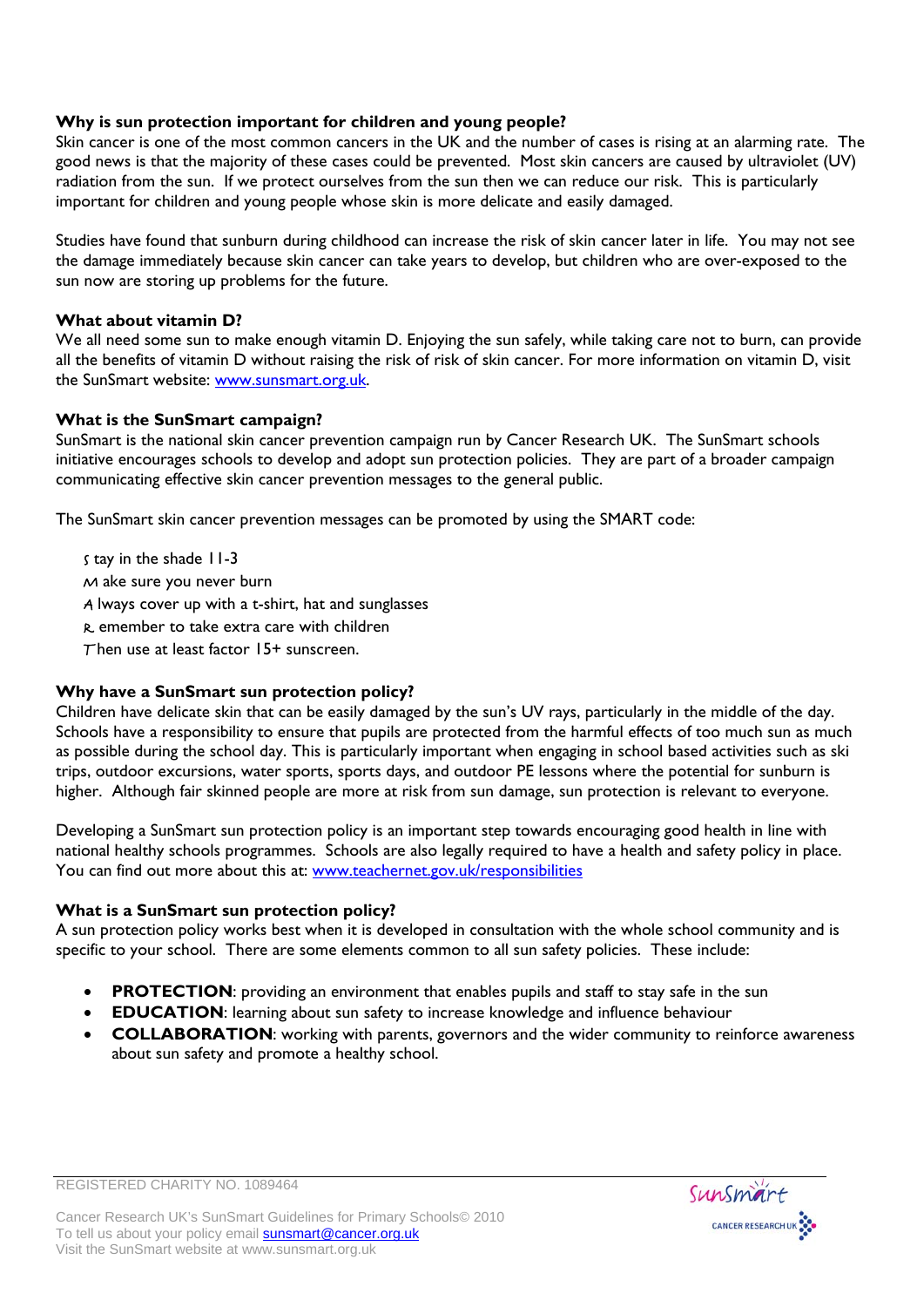## **What support is available for developing a policy?**

If you have any questions about creating a sun protection policy, please email us at [sunsmart@cancer.org.uk.](mailto:sunsmart@cancer.org.uk) Your local health promotion service (e.g. Primary Care Trust in England) may also be a useful source of information and be able to help whilst developing your policy. Helpful information can also be found via the following websites:

SunSmart website – [www.sunsmart.org.uk](http://www.sunsmart.org.uk/)  Skin Cancer Hub website<http://www.swpho.nhs.uk/skincancerhub/> Healthy Schools <http://home.healthyschools.gov.uk/> Local Authority <http://www.dcsf.gov.uk/everychildmatters/?action=authority>

Please let Cancer Research UK know about your policy by contacting [sunsmart@cancer.org.uk.](mailto:sunsmart@cancer.org.uk) This will help us to monitor the success of our campaign.

## **How to go about developing your own sun protection policy**

The school community is much more likely to be enthusiastic and supportive about a policy if they are involved in developing it. These pointers may help you get started:

- 1 Set up a meeting to discuss the development of a school sun protection policy. Invite representatives from key groups including governors, teachers, school nurses, health and safety coordinators, pupils, parents and your local health promotion service.
- 2 At the meeting decide on a person or group who will be responsible for devising and championing the policy.
- 3 Look at what the school is already doing to promote SunSmart behaviour. This will help you identify what needs to be done and how much progress you are making. Think about:
	- how long pupils currently spend outdoors in the middle of the day
	- what sort of shade is available (if any)
	- whether pupils and staff wear protective t-shirts and hats
	- whether sunscreen is encouraged and correctly used in school (for advice on correct sunscreen use see [http://www.sunsmart.org.uk/index.htm\)](http://www.sunsmart.org.uk/index.htm)
	- whether sun safety is included in the school curriculum.
- 4 Prepare a draft of your policy in consultation with users. Try to:
	- make sure every point is relevant to your school
	- check the policy is realistic given the money and time available
	- be clear about who is responsible for implementing each task
	- agree timescales for implementing the different points on your plan.
- 5 Get feedback on your draft policy and present the final draft to key decision makers for their approval.
- 6 Implement the policy and publicise it so everyone is aware of what you are trying to achieve and why. Give regular updates on the progress you make.

## **Monitoring and evaluating the policy**

Evaluation is useful because it can help you to monitor how effective your sun protection policy has been and identify areas for improvement. For example schools could:

• ask pupils to fill in a sun safety questionnaire before you introduce the policy and a few months after the policy has been introduced, to measure changes in knowledge, attitudes and behaviour





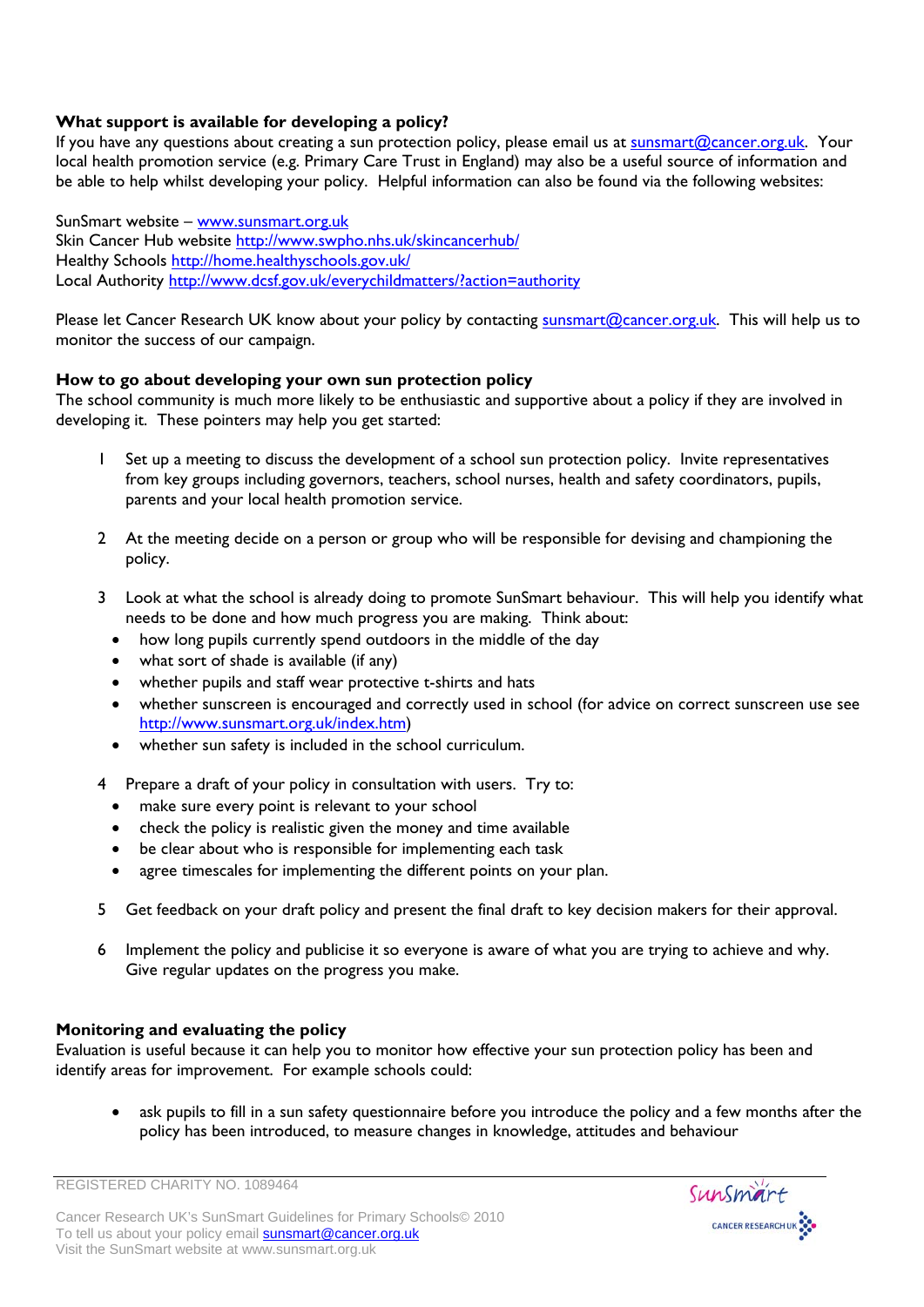- keep records of the implementation process: dates, costs and people's reactions
- photograph changes in the school environment
- continue to gather feedback from all the people involved
- monitor incidences of sunburn to see if these are decreasing.

You will find that your school policy will change over time. It is important to keep updating your policy every year. Monitoring and evaluating your policy will help you to make effective changes. Create a SunSmart council with representatives from staff, student and parent groups to lead this and take responsibility for all SunSmart matters within the school. Appropriate staff representatives could include the school nurse, PE teacher, P&C President or even the Head.

# **SunSmart Sun Protection Policy Checklist for Primary Schools**

The checklist on the next page has been designed to help you start thinking about sun protection issues. These are suggestions – not all of them will be suitable for every school. So don't worry about implementing them all at once!

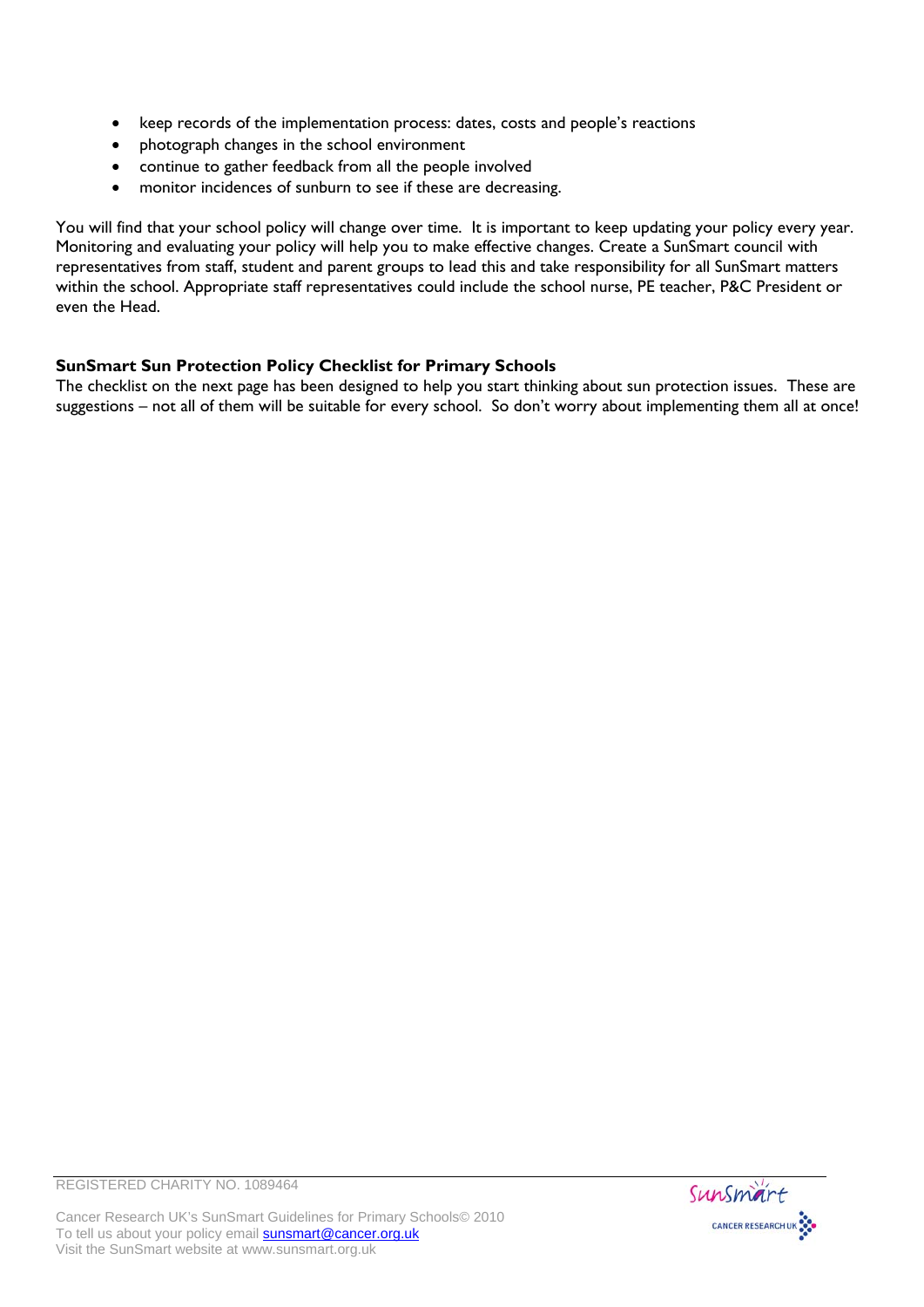# **SunSmart Sun Protection Policy Checklist for Primary Schools**

# **EDUCATION**

It is important to raise awareness of why we need sun protection if you want to encourage pupils to change the way they behave in the sun.

| <b>Sun Protection Strategy</b>                                                    | IIn          | <b>PlannedNot</b> |         | <b>Comments</b> |
|-----------------------------------------------------------------------------------|--------------|-------------------|---------|-----------------|
|                                                                                   | <b>place</b> | soon              | planned |                 |
| Sun protection and the dangers of sunbed use is incorporated into                 |              |                   |         |                 |
| the curriculum for all ages                                                       |              |                   |         |                 |
| All teachers and staff are made aware of this policy and the                      |              |                   |         |                 |
| importance of sun protection within the school environment                        |              |                   |         |                 |
| Sun protection is actively promoted to pupils in other ways at significant points |              |                   |         |                 |
| of the school year including before and during summer and prior to summer         |              |                   |         |                 |
| holidays (e.g. Assemblies, workshops, talks)                                      |              |                   |         |                 |
| Parents are informed of the importance of sun protection through information se   |              |                   |         |                 |
| home in newsletters and a letter informing them of                                |              |                   |         |                 |
| the sun protection policy (see the parent letter template in these guidelines)    |              |                   |         |                 |

# **PROTECTION**

Consider sun protection when planning all outdoor activities from April to September (the sun is at its strongest at this time of year).

| <b>Sun Protection Strategy</b>                                            | In place | Planned | <b>Not</b> | <b>Comments</b> |
|---------------------------------------------------------------------------|----------|---------|------------|-----------------|
|                                                                           |          | soon    | planned    |                 |
| <b>SHADE</b>                                                              |          |         |            |                 |
| A shade audit has been conducted on the school grounds to determine th    |          |         |            |                 |
| suitability of current and proposed shade                                 |          |         |            |                 |
| Trees have been planted to provide long-term shade                        |          |         |            |                 |
| Shade structures provide long/short-term shade                            |          |         |            |                 |
| Seats and equipment are moved to shady areas                              |          |         |            |                 |
| Organised activities make use of the shade available                      |          |         |            |                 |
| <b>TIMETABLING</b>                                                        |          |         |            |                 |
| Outdoor activities and events are planned outside of 11-3 where           |          |         |            |                 |
| possible and appropriate (if this is sometimes unavoidable, ensure hats,  |          |         |            |                 |
| clothing and sunscreen are worn to minimise sunburn)                      |          |         |            |                 |
| In the summer term morning break is extended and lunch breaks             |          |         |            |                 |
| shortened to minimise time in the midday sun                              |          |         |            |                 |
| <b>CLOTHING</b>                                                           |          |         |            |                 |
| Pupils are encouraged to wear wide-brimmed (or legionnaire style) hats    |          |         |            |                 |
| when outside                                                              |          |         |            |                 |
| Pupils are encouraged to wear tops that cover their shoulders (vests and  |          |         |            |                 |
| strappy tops are discouraged)                                             |          |         |            |                 |
| School uniform tops and hats offer suitable sun protection                |          |         |            |                 |
| Pupils are allowed to wear UV protective sunglasses                       |          |         |            |                 |
| Teachers and assistants also wear suitable hats and clothing to reinforce |          |         |            |                 |
| role modelling                                                            |          |         |            |                 |

REGISTERED CHARITY NO. 1089464



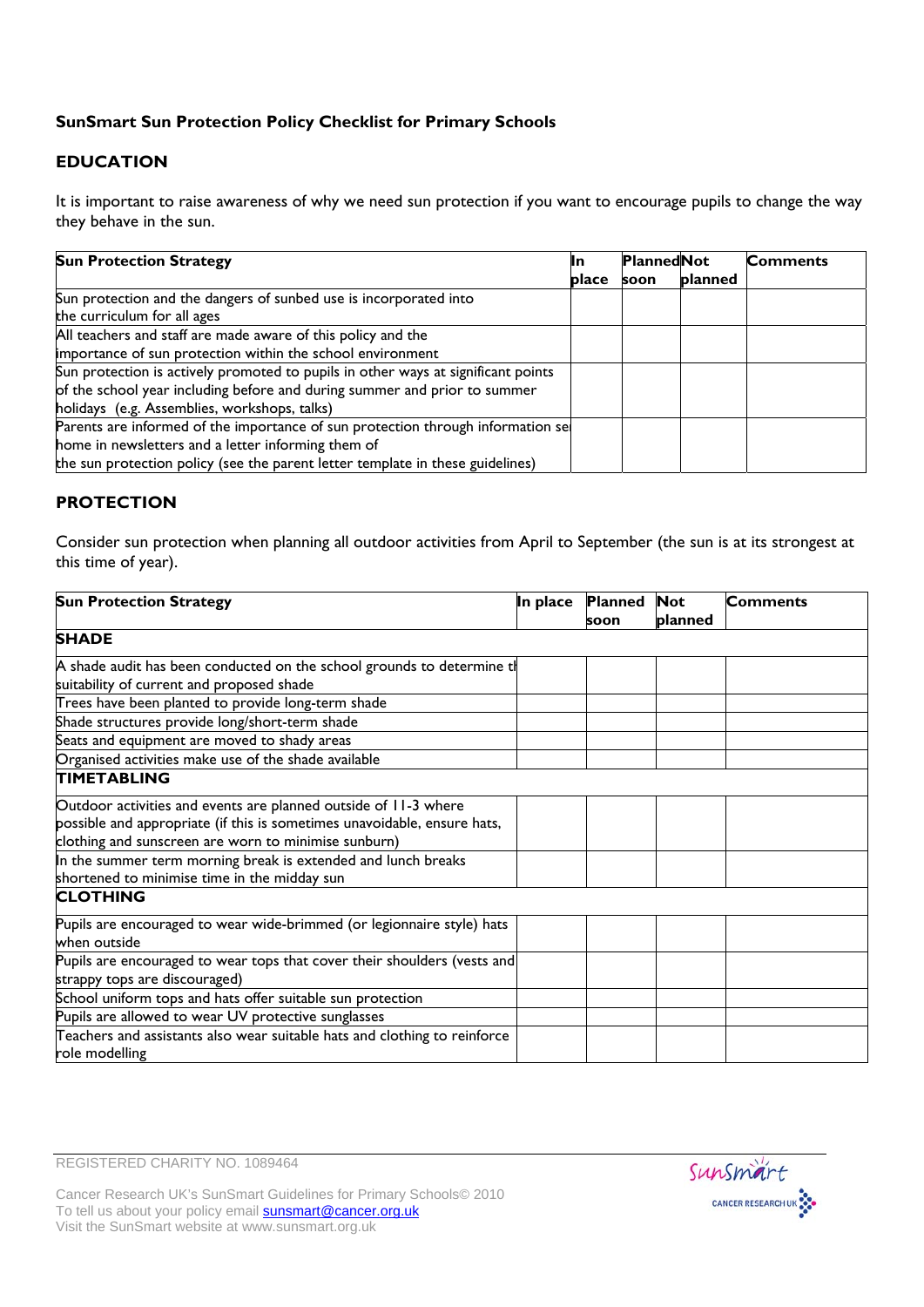## **SUNSCREEN**

Sunscreen should be used for covering exposed areas of skin when shade may be unavailable and protective clothing are not practical e.g. during outdoor swimming, PE lessons and school excursions. Choose a sunscreen with an SPF of at least 15+ which is also broad spectrum to protect from UVA and UVB rays and ensure that application of sunscreen is adequate and applied regularly. The following are only suggestions – they may or not be appropriate for your primary school. Letters are sent home asking for parental permission for teachers to supervise application of sunscreen At least factor 15+ sunscreen is used in school and is applied adequately and regularly – this means two teaspoonfuls for the head, arms and neck or two teaspoonfuls if in a swimming costume Sunscreen is reapplied regularly, particularly at midday either by students or teachers, as it can be easily washed, rubbed or sweated off

their own The school provides sunscreen free of charge for all pupils

There is a school stock of sunscreen for pupils who forget/cannot afford

Each pupil has their own labelled bottle of sunscreen

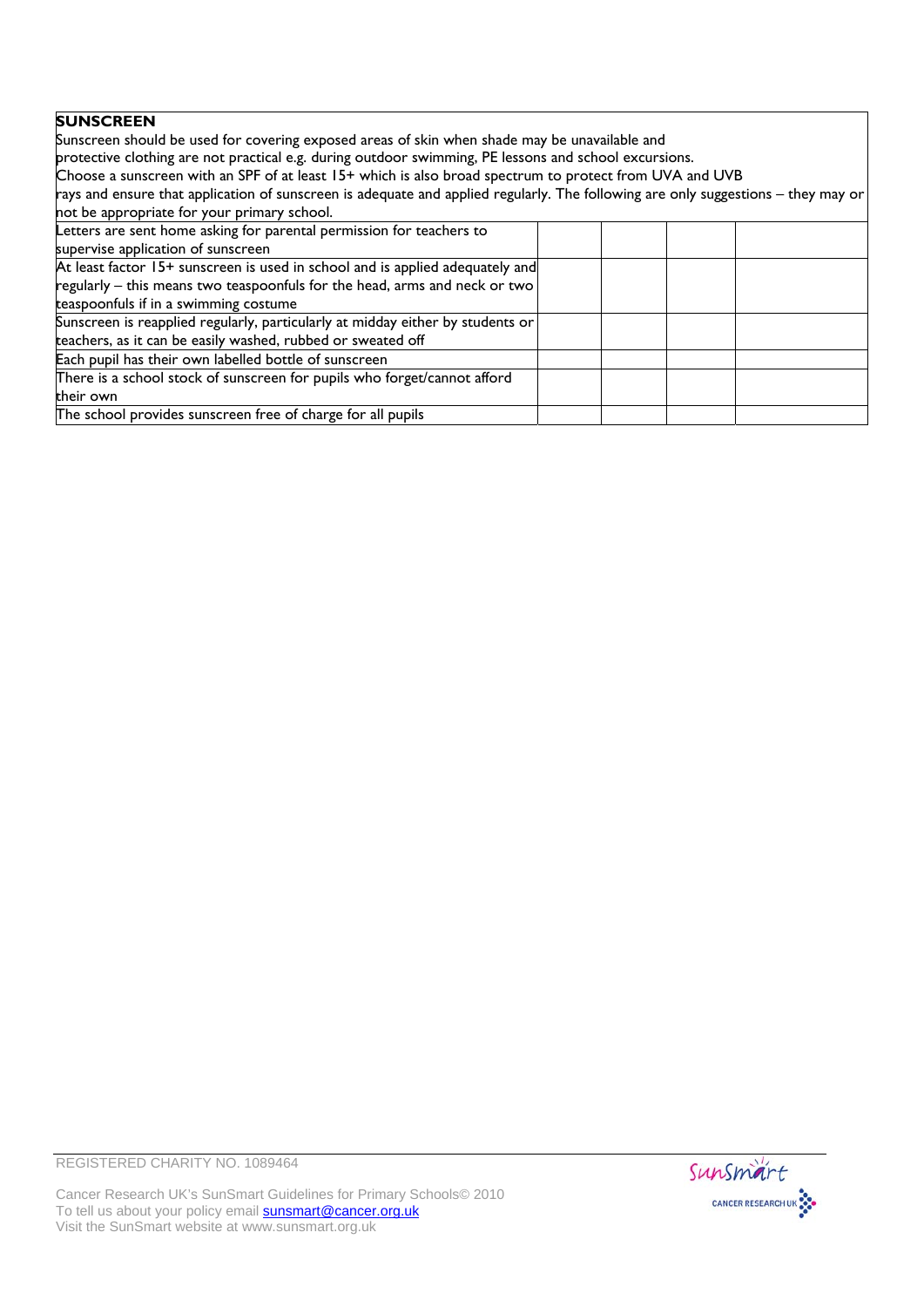# **SAMPLE Primary school SunSmart Sun Protection Policy**

# **Littlewood Primary School SunSmart Sun Protection Policy**

At Littlewood School we acknowledge the importance of sun protection and want staff and pupils to enjoy the sun safely. We will work with staff, pupils and parents to achieve this through:

**EDUCATION** - these measures are in place from now on:

- All pupils will have at least one SunSmart lesson per year.
- We will talk about how to be SunSmart in assemblies at the start of the summer term and before summer break.
- Parents and quardians will be sent a letter explaining what the school is doing about sun protection and how they can help at the beginning of the summer term.
- \* Teachers will attend a special SunSmart training workshop at the end of the Easter term and information on sun safety will be provided in the staff room.

## **PROTECTION** – this is an ongoing process

#### **Shade:**

- $\cdot$  We will encourage students to sit/play in the shade where it is available.
- $\cdot$  We are planting willow trees in the playground by the climbing frame (Spring 09).
- \* Mr Geeves has kindly offered to make us a canopy to provide shade in the parent's outdoor waiting area (by Spring 09).
- $\cdot \cdot$  We are fundraising to buy a free-standing permanent shade canopy and will hopefully have enough money for this by Spring 09 ready for the summer term.

### **Timetabling:**

 We will aim to schedule outside activities, school trips and PE lessons before 11am and after 3pm if appropriate. If this is unavoidable we will ensure hats, clothing and sunscreen are all worn to prevent sunburn.

#### **Clothing:**

- $\div$  Children are required to wear hats that cover the ears, face and neck.
- \* We have changed our sports uniform from vests to t-shirts. This will be introduced over the next 2 years.
- $\div$  All teachers have agreed to wear hats when on playground duty and teaching outdoors.

#### **Sunscreen:**

- Sunscreen use will be encouraged during summer at lunch breaks, during PE lessons and on school trips. Staff will be provided with extra sunscreen in case children forget their own.
- We will send letters home asking for permission for children to apply sunscreen during the summer months.
- We cannot currently supply sunscreen to all pupils on a daily basis because of cost. The SunSmart council will review this annually.

This policy was developed with the help of staff, pupils and parents in February 2009.

We will monitor our progress and review the policy annually.

REGISTERED CHARITY NO. 1089464